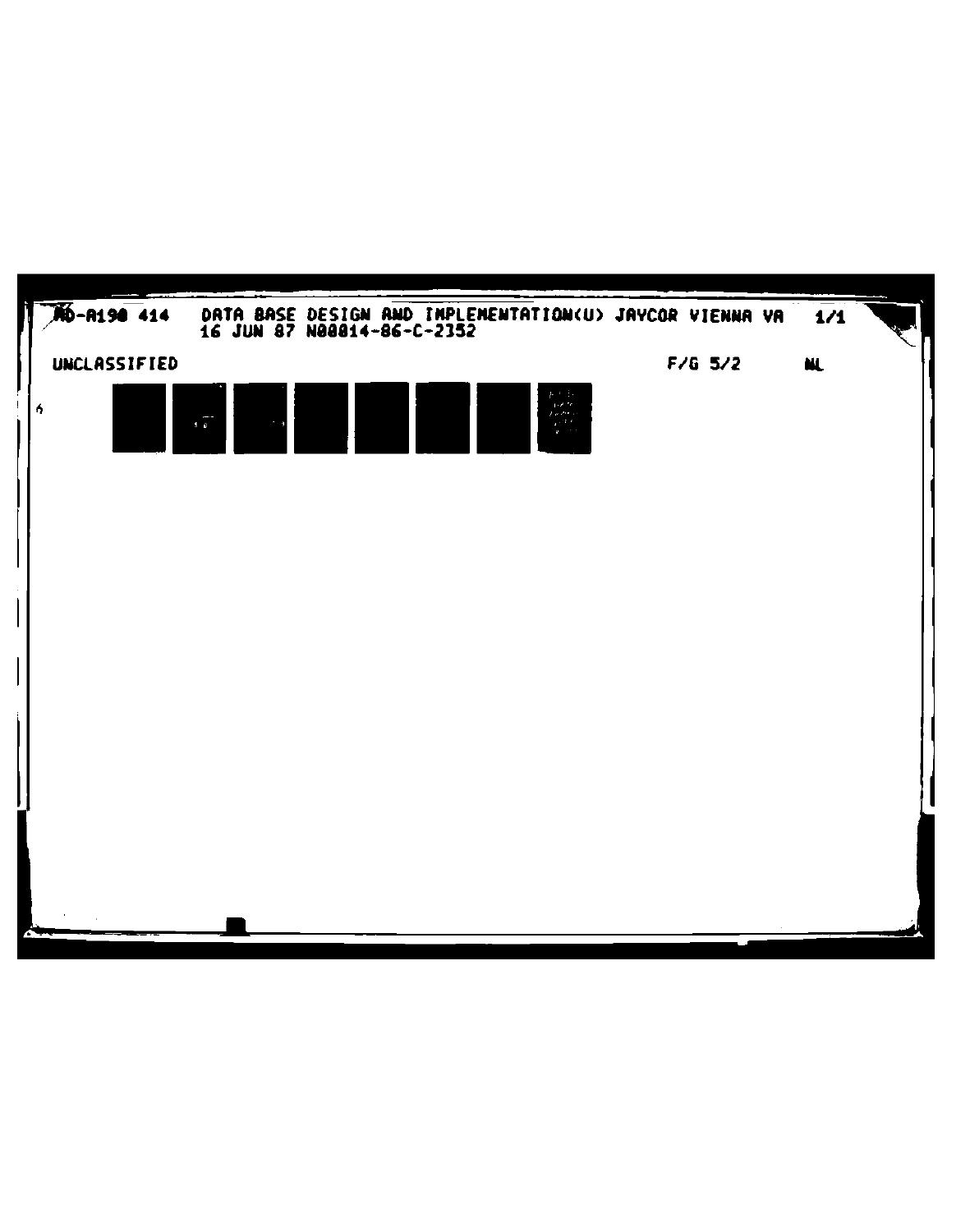

**The Second State** 

**Report Follows** 

MICROCOPY RESOLUTION TEST CHART NATIONAL BUREAU OF STANDARDS -1963-A

 $\ddot{\bullet}$ 

 $\overline{a}$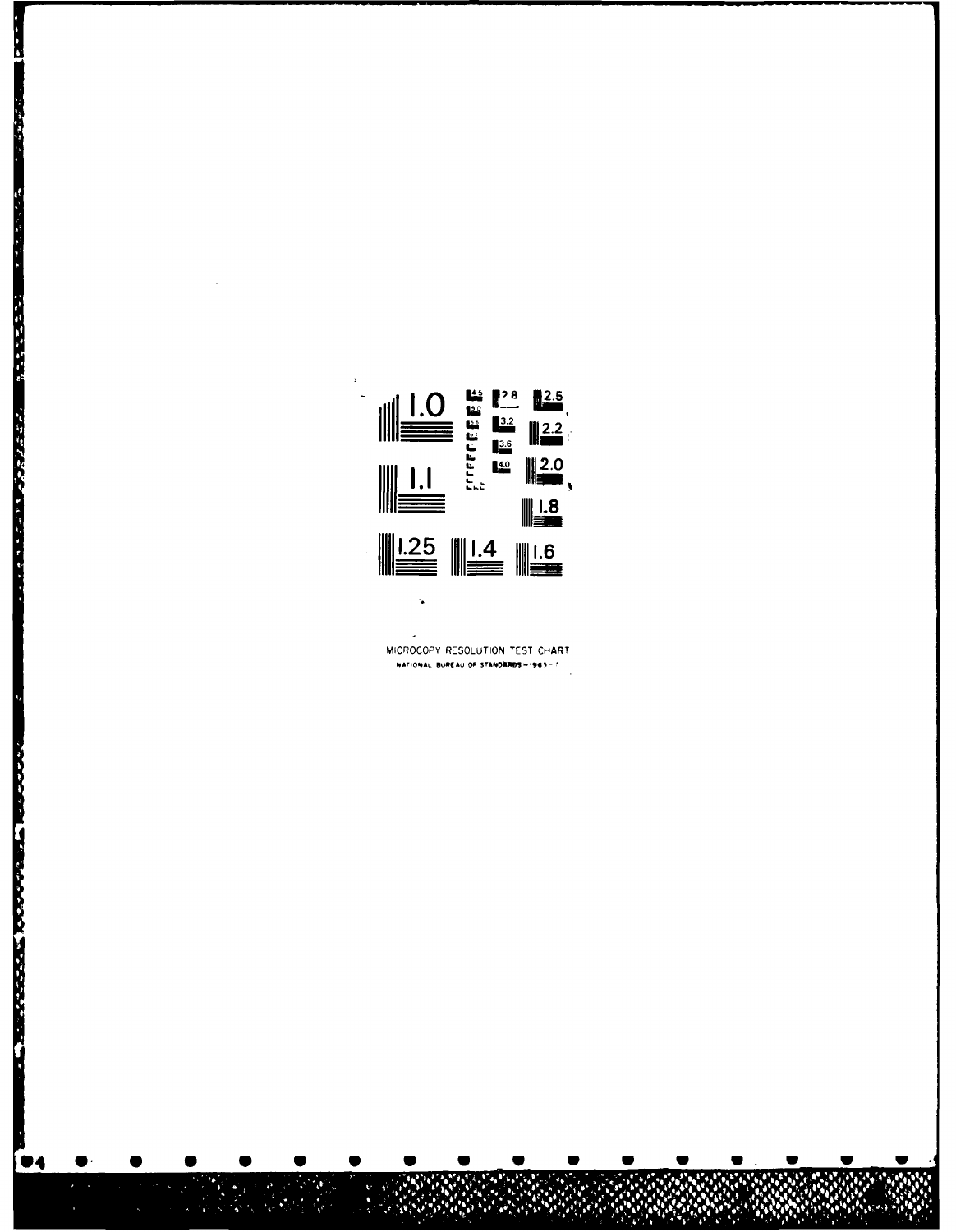

<u>Marin</u> **ANGEL**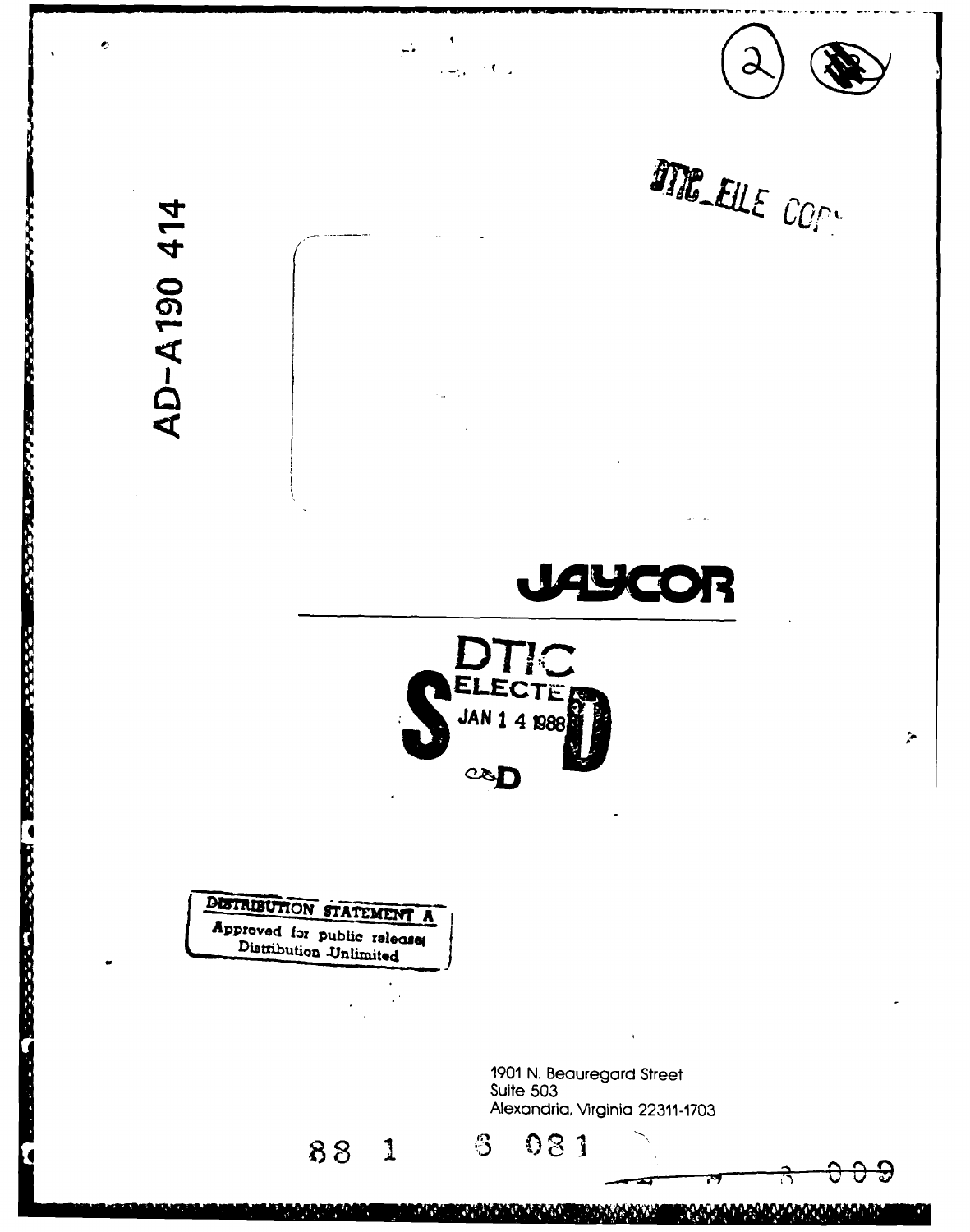

# DATA BASE DESIGN AND **IMPLEMENTATION**

16 June 1987



<u>Marakananska komunisti (organisti (organisti (organisti (org</u>

Prepared by:

**JAYCOR** 1608 Spring Hill Road<br>Vienna, VA 22180-2270

For:

Naval Center for Applied Research in Artificial Intelligence

Naval Research Laboratory 4555 Overlook Avenue, SW<br>Washington, DC 20375

In Response to:

Contract No. N00014-86-C-2352 Deliverable A005 & A006

## DISTRIBUTION STATEMENT A

○ 高速電話 (1)

Approved for public telecises Distribution Unlimited

وتقويتهم

**Purvicio**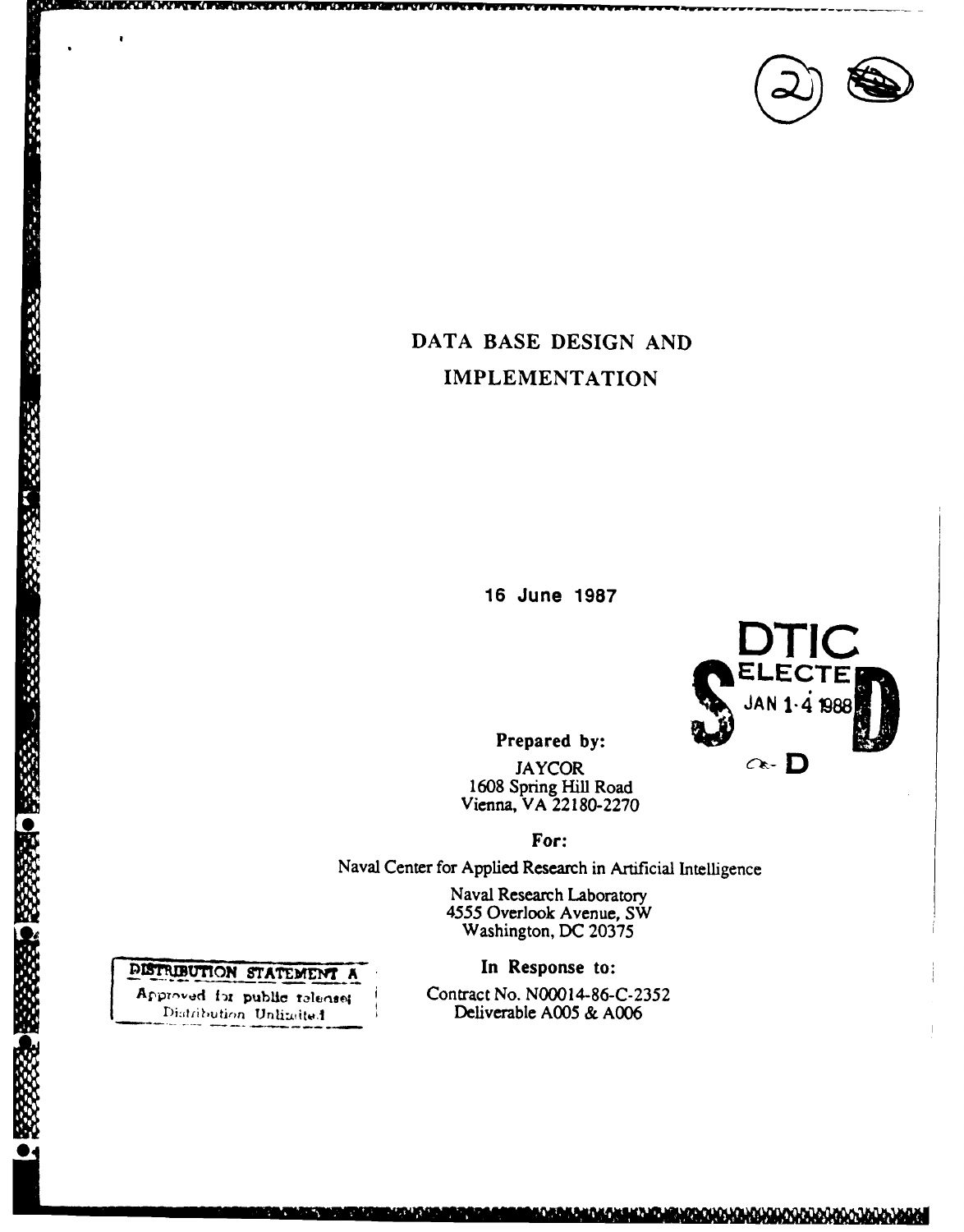#### **1.** Database Design

**Bandara** 

**WARRANT WARRENT** 

● 「 」 「 」 「 」 「 」 「 」 「 」 「 」 」

KAASSE OKRAARS ON MAAR ON BAASSARS

 $\geq$  JAYCOR has determined that the NCARAI Library requires a database containing the holdings of its collection in order to make more efficient use of both the Library and its resources. Bibliographic information contained in the database should conform to accepted Library procedures, namely the Library of Congress classification scheme and the AACRII cataloging. The OCLC database and LS2000 provide the resources necessary to catalog and manage the circulation of library materials. OCLC also promotes standardization in cataloging by providing LC cataloging obtained for the Library of Congress and other libraries participating in the OCLC system.

OCLC was established in 1967 to develop a cooperative, computerized regional network for its 54 Ohio member college libraries. The system has expanded since to a database containing bibliographic information created by the cooperative cataloging efforts of over 3,500 participating libraries nationwide. OCLC's database is the largest machinereadable file of bibliographic information in the world and is continually growing.

LS2000 system is an integrated online system that provides catalog access, bibliographic control and circulation control. It was installed at the main NRL Library in 1986 and obtained for the NCARAI Library through NRL at no cost. The LS2000 system will provide access to the NCARAI catalog for all researchers at the Center via terminals.

JAYCOR determined that interfacing with OCLC and LS2000 provides a fast and economical way to catalog, classify, and organize the materials currently owned by the Library. OCLC provides state-of-the-art cataloging from a database which includes the entire c6llection of the Library of Congress. LS2000 provides library patrons with an easy-to-use catalog, making the resources of the NCARAI Library available for their research activities.

#### 2. Using the Database System

To locate a record in the **OCLC** Online Union Catalog, you must enter a search key which identifies a particular item and which index file to search-author, title or authortitle, etc. The format of the group of characters in the search key indicates to the system which file to search. The attached list from the OCLC Manual for Searching the Online Union Catalog gives examples of search keys. The system searches the appropriate file to locate the corresponding record. Each record in the Online Union Catalog pertains to a separate bibliographic item and contains cataloging and classification information for that work-much the same as a typed or printed catalog card but in machine-readable form. Once a record has been located, the bibliographic information can be edited to reflect local needs.

Using the OCLC software version 4.0 and the M300 workstation, records can be  $\Box$ downloaded into a SaveScreen file. These data files can be manipulated by DOS commands to create bibliographies or to add records to the local database. Complete procedures are described in the OCLC M300 Guide to Operations. This capability enables records to be downloaded from OCLC to a data diskette. Records can be edited offiine and then uploaded to LS2000 thus eliminating the necessity of manually inputting individual records into the catalog.

Patrons who wish to search the online catalog are able to search from their own terminals by logging onto the LS2000 system. Patrons may search by author, title and

O Tā Judes …d≑or  $\mathbf{L} \cdot \mathbf{I}$ 

 $A - 1$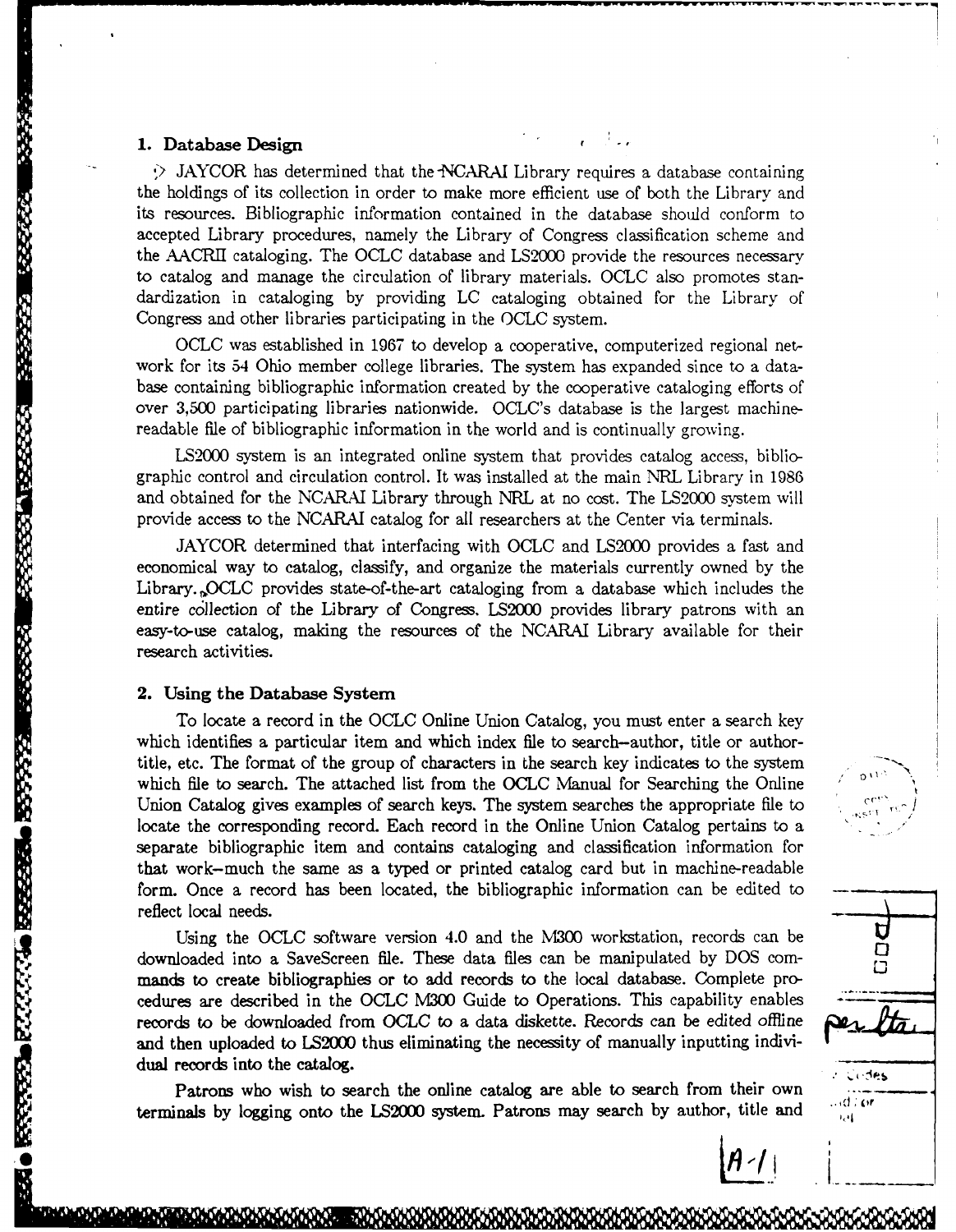subject as well as call number and corporate or conference name. The most powerful search, however, is a keyword search which searches a particular word as it is used throughout the system- author names, subject headings, titles, etc. The LS2000 system is menu driven and requires little assistance to master. For more detailed instruction in the procedures for searching LS2000 a Users' Guide to the Library System/2000 (LS2000) is available.

#### **3. Database Implementation**

I

**CONTRACTOR** 

*CONSTRUCTION* 

**SARA MARATASA** 

a<br>I

**I**

**JAYCOR** has installed and implemented OCLC and **LS2000** in the **NCARMI** Library. OCLC searching is performed on an OCLC M300 workstation. Searching LS2W00 is performed on a Televideo 950 terminal using the VAX 11/780 at the NCARAI. Each patron wishing to access the catalog must be registered and assigned a password. After that the patron may use his own terminal to access LS2000. A variety of terminals are recognized by the system using the VAK. Using the "cu" program each patron may call up the system and search both the NCARAI and NRL collections (on the VAX, use the "man cu" command for more information on the usage of this command). The Users' Guide to the Library System/2000 is available for new users.

All references are available for use in the NCARAI library.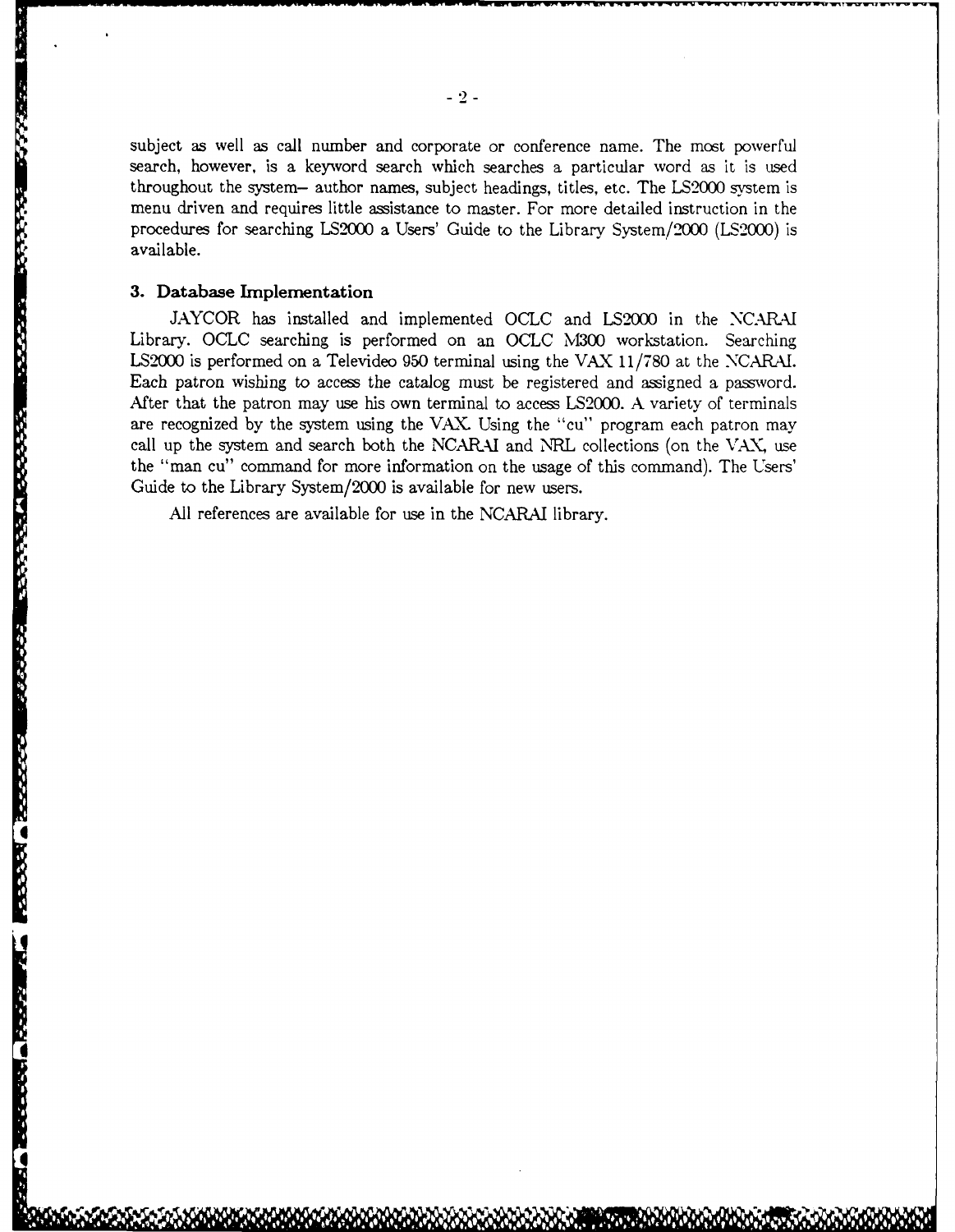#### References

Anonymous, *"OCLC M300 Guide to Operations",* 4th Edition, Online Computer Library Center, Inc, 1987

Anonymous, *"User's Guide to the Library System/2000 (LS2000)",* Online Computer Library Center, Inc, 1987

Anonymous, *"cu* -- *Call Unix",* Unix Programmer's Manual, Section **1,** 1984 (as modified by JAYCOR0.

*I*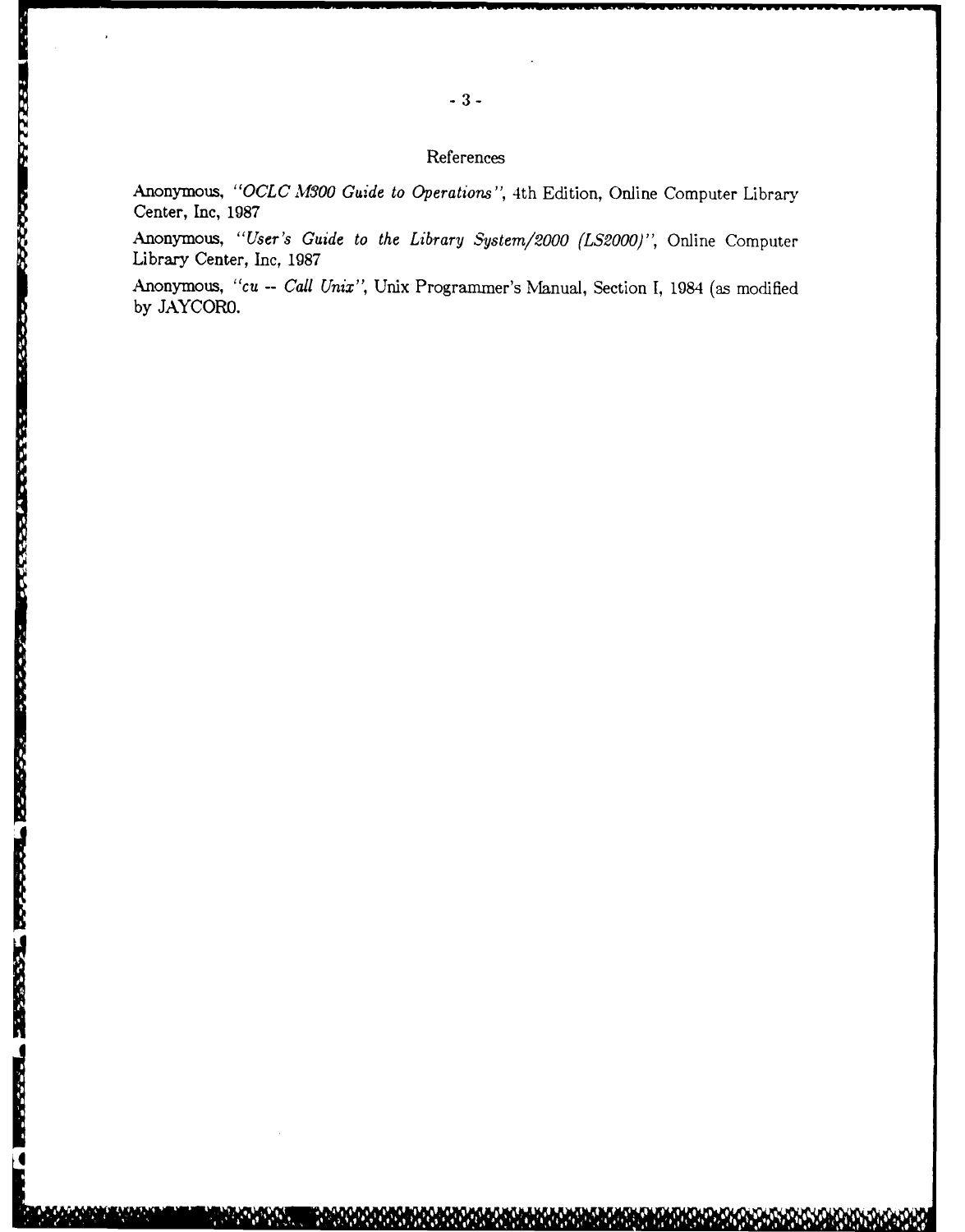Searching the Online Union Catalog G79-1/2 1. Introduction

| Index File                                     | Indexed Fields<br>and Subfields<br>____________________________                                                                                                                                                                                                                                                                                                                    | Search Key Format                                                | Example                              | Search Key    |
|------------------------------------------------|------------------------------------------------------------------------------------------------------------------------------------------------------------------------------------------------------------------------------------------------------------------------------------------------------------------------------------------------------------------------------------|------------------------------------------------------------------|--------------------------------------|---------------|
| LCCN                                           | $919 \div a$<br>$919 * z$                                                                                                                                                                                                                                                                                                                                                          | 1 or 2 digits, hyphen,<br>1 to 6 digits                          | 72-4519                              | 72-4519       |
| <b>ISBN</b>                                    | 929 *a<br>$929 + z$                                                                                                                                                                                                                                                                                                                                                                | 9 or 10 digits                                                   | 9-87779-329-8                        | 9877793298    |
| <b>ISSN</b>                                    | $922 *a$<br>$922 *y$<br>$922 * z$                                                                                                                                                                                                                                                                                                                                                  | 4 digits, hyphen,<br>4 digits                                    | 9924-2527                            | 9924~2527     |
| <b>CODEN</b>                                   | $939 *a$<br>$930 + z$                                                                                                                                                                                                                                                                                                                                                              | 5 or 6 characters                                                | AISJB 6                              | aisjb6        |
| $\mathbf{V}=\mathbf{V}$ .<br>control<br>number | OCLC:<br>$919 *a$                                                                                                                                                                                                                                                                                                                                                                  | number sign, 1 or<br>more digits                                 | 4667162                              | #4667162      |
| Government<br>Document<br><b>Number</b>        | $086 + a$<br>$086 + z$                                                                                                                                                                                                                                                                                                                                                             | "gn:". 1 or 2 letters.<br>$1-10$ digits                          | GA 1 13:MWD-76-<br>109               | gn:gall376109 |
| Music<br>Publisher<br>Number                   | $028 + a$<br>$262 \text{ } *c$                                                                                                                                                                                                                                                                                                                                                     | "mn:" 1 or 2 letters.<br>$1-10$ digits                           | IC 063 30108                         | mn:1c0633106  |
| Title                                          | $130 *a *p$<br>$440 *a$<br>$212 * a$<br>$739$ $*$ a $*$ p<br>$222 * a$<br>740 ‡a<br>780 ‡t<br>$249$ $*$ a $*$ p<br>$243$ *a*o<br>785 *t<br>245 ∗a<br>830 *a*p<br>246 ≉a<br>$849 \t{1}$<br>$247 *a$<br>$873$ *a*p                                                                                                                                                                   | 3, 2, 2, 1<br>$\sim 10^{-1}$<br>3, 2, 1, 1<br>3,1,2,1<br>3.1.1.1 | Speak easy,<br>speak free.           | spe,ea,sp,f   |
| Name/<br>Title                                 | $1xx$ *a*b*n / 240 *a<br>$1xx + a+b+n / 243 + a$<br>$1xx$ *a*b*n / 245 *a<br>1xx *a*b*n / 740 *a<br>$249 * a$<br>$/245$ *a<br>(if record has no lxx)<br>7xx #a*b*n / 245 *a<br>$87x$ *a*b*n / 240 *a<br>87x *a*b*n / 243 *a<br>$87x$ #a#b#n / 245 #a<br>$87x$ *a*b*n / 740 *a<br>(*b applies to corporate<br>and conference names<br>only; *n applies to<br>conference names only) | 4,4<br>4,3<br>3,4<br>3,3                                         | Michener,<br>James A.<br>Centennial. | mich,cent     |
|                                                | $/245$ *a<br>(if record has no<br>$lxx$ or $240l$                                                                                                                                                                                                                                                                                                                                  | , 4<br>$\cdot$ <sup>3</sup>                                      | Burnin'                              | ,burn         |
| Personal<br>Name                               | 100 *a<br>705 ∗а<br>700 ta<br>$879$ *a                                                                                                                                                                                                                                                                                                                                             | $4,3,1$ $4,2,1$ $4,1,1$<br>4,2,<br>4,3,<br>4,1.                  | Heinlein,<br>Robert A.               | hein,rob,a    |
| Corporate<br>Name                              | $715$ *a*b<br>$119$ $**b$<br>$111$ $\pm$ a $\pm$ b $\pm$ n<br>$871$ $*ab$<br>$719 + 155$<br>872 *a*b*n<br>711 *a*b*n                                                                                                                                                                                                                                                               | $-4,3,1$ $-4,2,1$ $-4,1,1$<br>$-4, 3,$<br>$-4, 2,$<br>$-4.1.$    | Royal Ontario<br>Museum.             | *roya,ont,m   |
| Government<br>Document<br>Number               | 986 *a<br>986 *z                                                                                                                                                                                                                                                                                                                                                                   | "gn:", l or 2 letters,<br>$1 - 10$ digits                        | GA 1 13:MWD-76-<br>199               | gn:gall376109 |

### TABLE 1-1. Summary of Index Files and Search Keys

**PERSONAL** 

**The Second State** 

医心脏病的

**CONSIGNATION** 

ESPECIE DE PARTIE DE SESSEE

**MAANOHAN** 

 $1:3$ 

**DADADAREADA** 

Rev. 8503